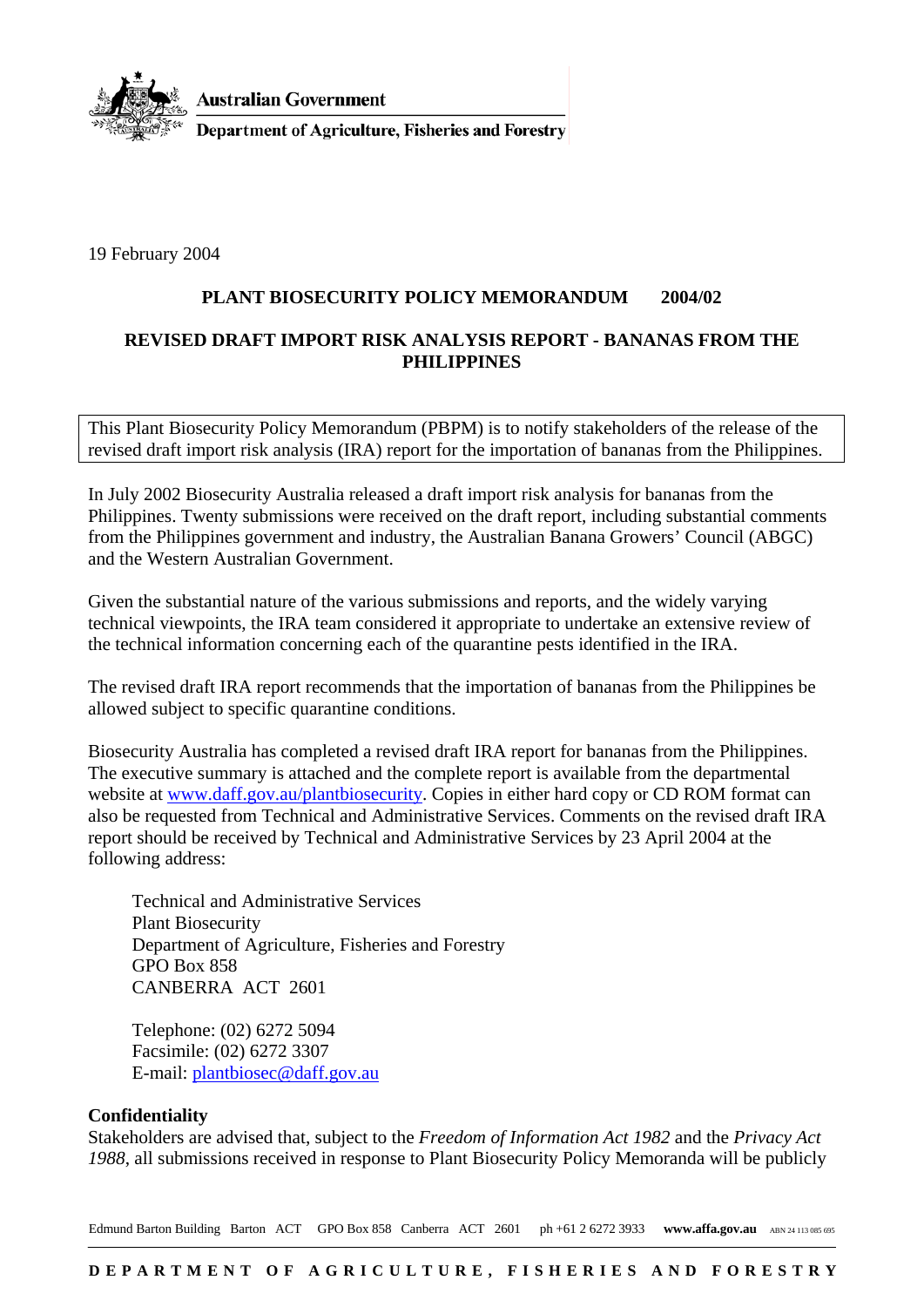available and may be listed or referred to in any papers or reports prepared on the subject matter of the memoranda.

The Commonwealth reserves the right to reveal the identity of a respondent unless a request for anonymity accompanies the submission. Where a request for anonymity does not accompany the submission the respondent will be taken to have consented to the disclosure of his or her identity for the purposes of Information Privacy Principle 11 of the *Privacy Act 1988*.

The contents of the submission will not be treated as confidential unless they are marked 'confidential' and they are capable of being classified as such in accordance with the *Freedom of Information Act 1982*.

## **Consultation**

If you wish to suggest inclusion of an additional stakeholder in our distribution list, or if you wish to be removed from the distribution list, please provide details to Technical and Administrative Services.

Information on all IRAs and policy reviews being conducted by Plant Biosecurity is available on the Internet at [www.daff.gov.au/plantbiosecurity.](http://www.daff.gov.au/plantbiosecurity)

Brian Stynes General Manager Plant Biosecurity

> Contact: Brian Stynes Telephone: 02 6272 4042 Facsimile: 02 6272 3307 Email: [brian.stynes@daff.gov.au](mailto:brian.stynes@daff.gov.au)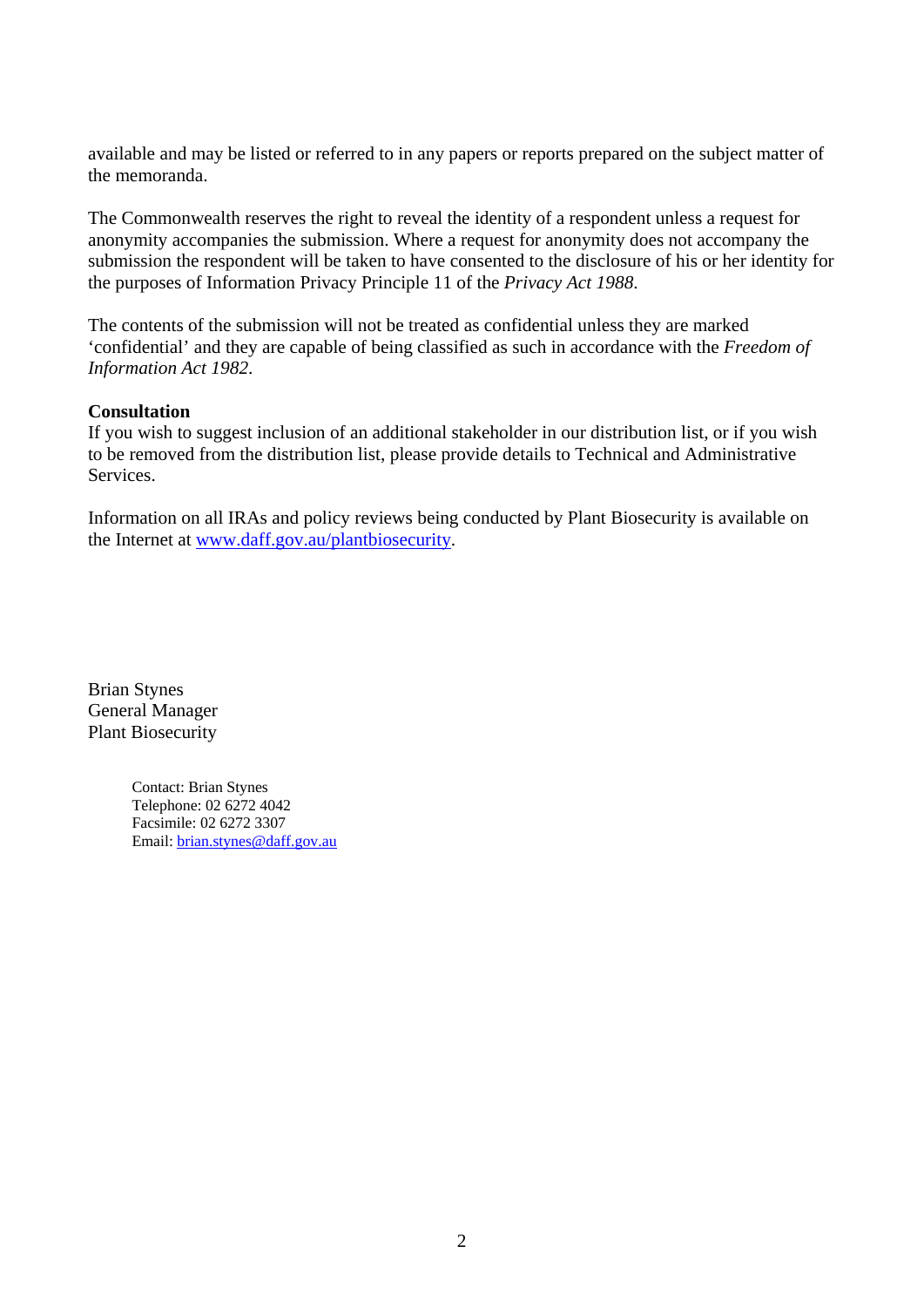# **EXECUTIVE SUMMARY – BANANA REVISED DRAFT IRA**

In June 2000, Australia initiated an import risk analysis (IRA) on Philippines bananas following provision of necessary technical information by the Philippines Bureau of Plant Industry (BPI) in May 2000.

BPI in their submission requested a risk analysis of a proposal to export fresh mature hard green banana fruit to Australia. BPI proposed exports of four varieties of Cavendish (Extra Dwarf, Giant Cavendish, Grand Nain and Williams) and Gros Michel from the Mindanao region (Davao, Cotabato and Bukidnon) in the Philippines.

An IRA team (then referred to as a Risk Analysis Panel) was established to conduct the IRA. The members are:

| Dr Cheryl McRae   | Chair<br>Senior Manager — Biosecurity Development and Evaluation<br><b>Biosecurity Australia</b> |
|-------------------|--------------------------------------------------------------------------------------------------|
| Dr Sharan Singh   | Manager — Plant Biosecurity<br><b>Biosecurity Australia</b>                                      |
| Dr Rob Allen      | Principal Policy Officer — Plant Health<br><b>Queensland Department of Primary Industries</b>    |
| Dr Bryan Cantrell | Principal Policy Officer — Plant Health<br><b>Queensland Department of Primary Industries</b>    |
| Mr Bob Paton      | Policy Officer — Market Access<br>New South Wales Agriculture                                    |
| Mr David Peasley  | <b>Horticultural Consultant</b>                                                                  |
| Mr Mike Robbins   | Manager — Grain, Seed and Nursery Stock<br><b>Australian Quarantine and Inspection Service</b>   |

The IRA team established three technical working groups to assist its consideration of pathogen, arthropod, and horticulture, environment and operational issues relevant to the IRA. In May 2001, Biosecurity Australia released an *Issues Paper* on the BPI proposal for stakeholder comment. In October 2001, following stakeholder comments on the *Issues Paper* and discussions with the Chairs of technical working groups during their visit to the Philippines, BPI clarified that the proposed export area of Davao means Davao del Sur, Davao del Norte and Davao Oriental and Cotabato means South Cotabato, North Cotabato and Sarangani. At the same time, BPI also advised Biosecurity Australia that the cultivar Gros Michel was no longer produced in Philippines banana plantations.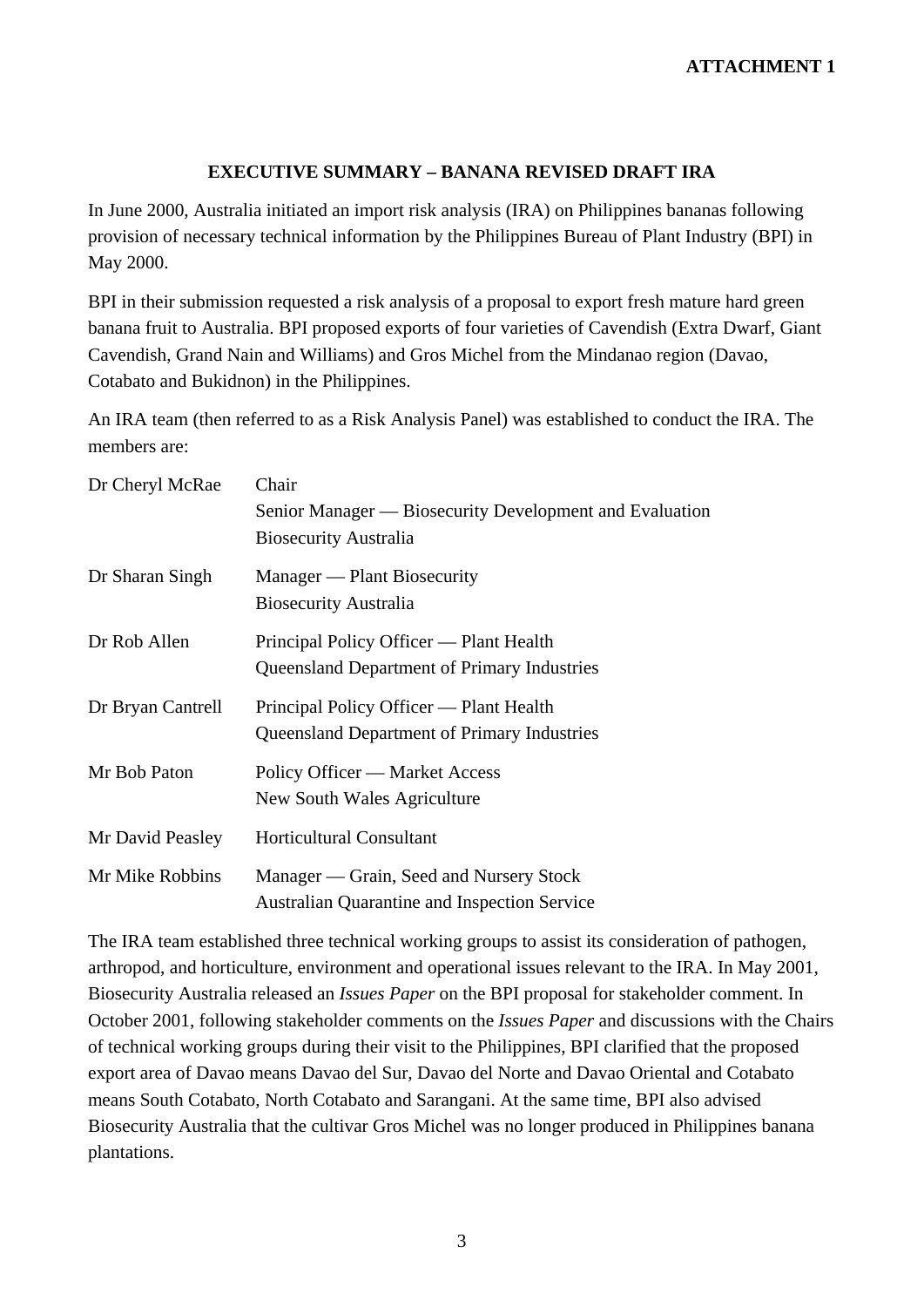In June 2002, Biosecurity Australia released a *Draft IRA Report* for stakeholder comment. Twenty submissions were received on the draft report, including substantial comments from the Philippines Government and industry, the Australian Banana Growers' Council (ABGC) and the Western Australian Government. In addition to stakeholder submissions on the June 2002 *Draft IRA Report*, supplementary comments and reports relevant to the IRA were received from ABGC and the Philippines Government.

Given the substantial nature of the various submissions and reports, and the widely varying technical viewpoints, the IRA team considered it appropriate to undertake an extensive review of the technical information concerning each of the quarantine pests identified in the IRA. Additionally, the IRA team reviewed the various other technical issues arising from the submissions and reports.

As a consequence, the IRA team identified the need to make significant changes to the analysis as reported in the June 2002 *Draft IRA Report*. For this reason this report is issued as a *revised Draft IRA Report* that takes into account the stakeholder submissions and reports, and technical information available to the IRA team.

This *revised Draft IRA Report* describes the procedures followed to identify and assess the biosecurity risks associated with the importation into Australia of fresh mature hard green Cavendish banana fruit of four varieties (Extra Dwarf, Giant Cavendish, Grand Nain and Williams) from specified areas of Davao (Davao del Sur, Davao del Norte and Davao Oriental), Cotabato (South Cotabato, North Cotabato and Sarangani) and Bukidnon in the Mindanao region, the Philippines. The report also considers and evaluates, as appropriate, risk management measures. It presents recommendations on proposed biosecurity measures sufficient to ensure that Australia's appropriate level of protection (ALOP) is maintained.

This report contains the following:

- Australia's framework for biosecurity policy and IRAs, information on the background to this IRA, a summary of the banana industries in the Philippines and Australia, and Australia's biosecurity policies for fresh bananas;
- An outline of the methodology and results of pest categorisation, risk assessment and risk management;
- An assessment of contaminants of banana shipments from the Philippines;
- Draft quarantine import conditions for fresh mature hard green banana fruit from the Philippines;
- Information about further steps in the IRA process.

#### **Australia's current biosecurity policies for fresh bananas**

Fresh banana fruit for human consumption are not currently imported by Australia.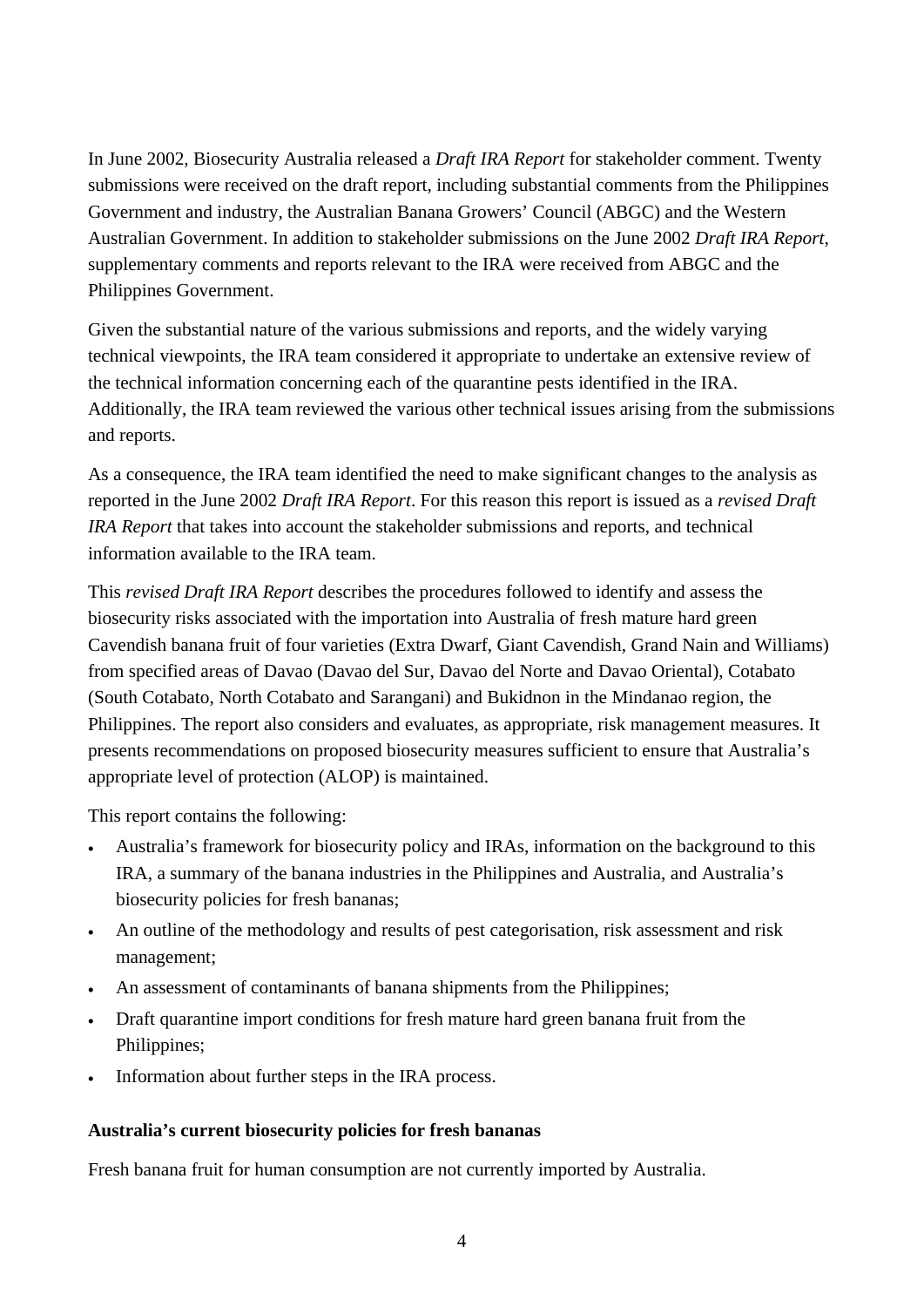Fresh banana fruit may be imported for *in-vitro* laboratory work under secure quarantine conditions, and at Quarantine Approved Premises. Strict quarantine conditions are observed for these imports, including a requirement that packaging materials and containers be disposed of by incineration, autoclaving or other methods approved by the Director of Animal and Plant Quarantine. The goods in each consignment must be packaged securely and transported directly to a facility approved by AQIS for laboratory analysis. Samples must be in clean, new packaging and must be free from quarantine pests and other regulated articles (eg soil).

The importation of certain 'banana products' from several countries, including the Philippines, is permitted. Banana products include cooked, dried and canned or preserved product.

Movement of banana fruit and banana planting material within Australia may also be subject to intrastate and interstate quarantine restrictions dependent on State and Territory plant health concerns.

# **Import risk analysis**

The technical component of an import risk analysis for plants or plant products is termed a 'pest risk analysis', or PRA<sup>[1](#page-4-0)</sup>. As stated in the International Plant Protection Convention's International Standards for Phytosanitary Measures Publication Number 11 (ISPM 11 – Rev. 1) — *Pest Risk Analysis for Quarantine Pests including analysis of environmental risks*, a PRA comprises three discrete stages:

- initiation of the PRA;
- risk assessment; and
- risk management.

# **Initiation of this PRA**

 $\overline{a}$ 

As described above, this IRA Report was initiated by a proposal from the Philippines to export fresh hard green Cavendish banana fruit to Australia. The following PRA flows from that proposal and is the technical component of the IRA Report. The PRA area considered in this report is Australia.

International standards to address the specific quarantine concerns associated with imports of bananas do not exist, nor has Australia completed a risk analysis of this commodity. In addition, Australia does not import fresh hard green Cavendish bananas for consumption from other countries, nor does it have existing import conditions upon which to base a response to the Philippines proposal.

<span id="page-4-0"></span><sup>&</sup>lt;sup>1</sup> PRA is used throughout this document as an abbreviation of Pest Risk Analysis. The Australian Government Department of Agriculture, Fisheries and Forestry uses the term PRA to describe the technical component of an import risk analysis on plants or their products.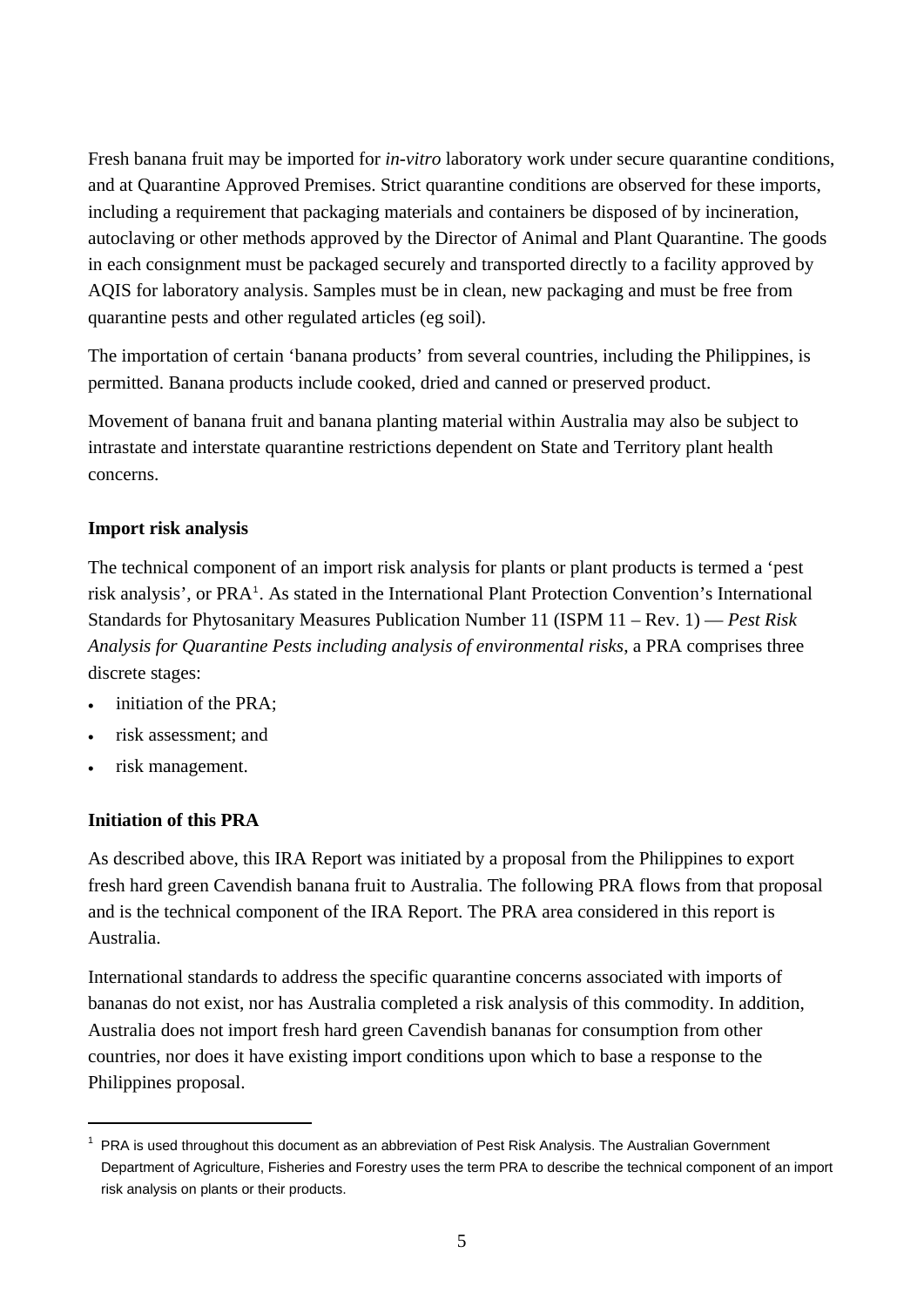In consideration of these issues, an analysis of the biosecurity risk associated with fresh hard green bananas from the Philippines was required.

A list of pests likely to be associated with fresh hard green bananas from the Philippines (i.e. the biosecurity risk pathway) was generated from information supplied by the Philippines Government and banana industry, literature searches, databases and expert consultation. This list was used in the risk assessment stage of the PRA.

## **Pest Categorisation**

Ninety-nine pests of bananas were categorised according to their presence or absence in Australia, their association with banana fruit, their potential to become established in Australia, and the potential consequences of establishment. From these, 22 were identified as quarantine pests and were the focus of individual risk assessments.

These pests are:

- Banana bract mosaic virus
- Banana bunchy top virus
- *Ralstonia solanacearum* Race 2 (Moko)
- *Guignardia musae* (freckle)
- *Mycosphaerella fijiensis* (black Sigatoka)
- *Fusarium oxysporum* f.sp. *cubense* (Panama disease)
- Mealybugs *Dysmicoccus neobrevipes*; *Pseudococcus jackbeardsleyi*; *Rastrococcus invadens*
- Weevils *Philicoptus demissus*; *P. iliganus*; *P. stringifrons*; *P.* sp.1; *P.* sp.2
- Hard scales *Aspidiotus excisus*; *A. coryphae*; *Pinnaspis musae*
- Fruit flies *Bactrocera occipitalis*; *B. philippinensis*
- Spider mites *Oligonychus orthius*; *O. velascoi*; *Tetranychus piercei*

Additionally, other organisms that may enter Australia with shipments of Philippines bananas – 'contaminants of banana shipments' (as opposed to those quarantine pests that were identified as being pests of banana fruit) were considered to be of quarantine concern. Of these, 52 weeds were classified as quarantine pests. It was considered that other quarantine pests might also be found among five groups of possible non-weed contaminants of banana shipments (mammals, amphibians, reptiles, molluscs and arthropods).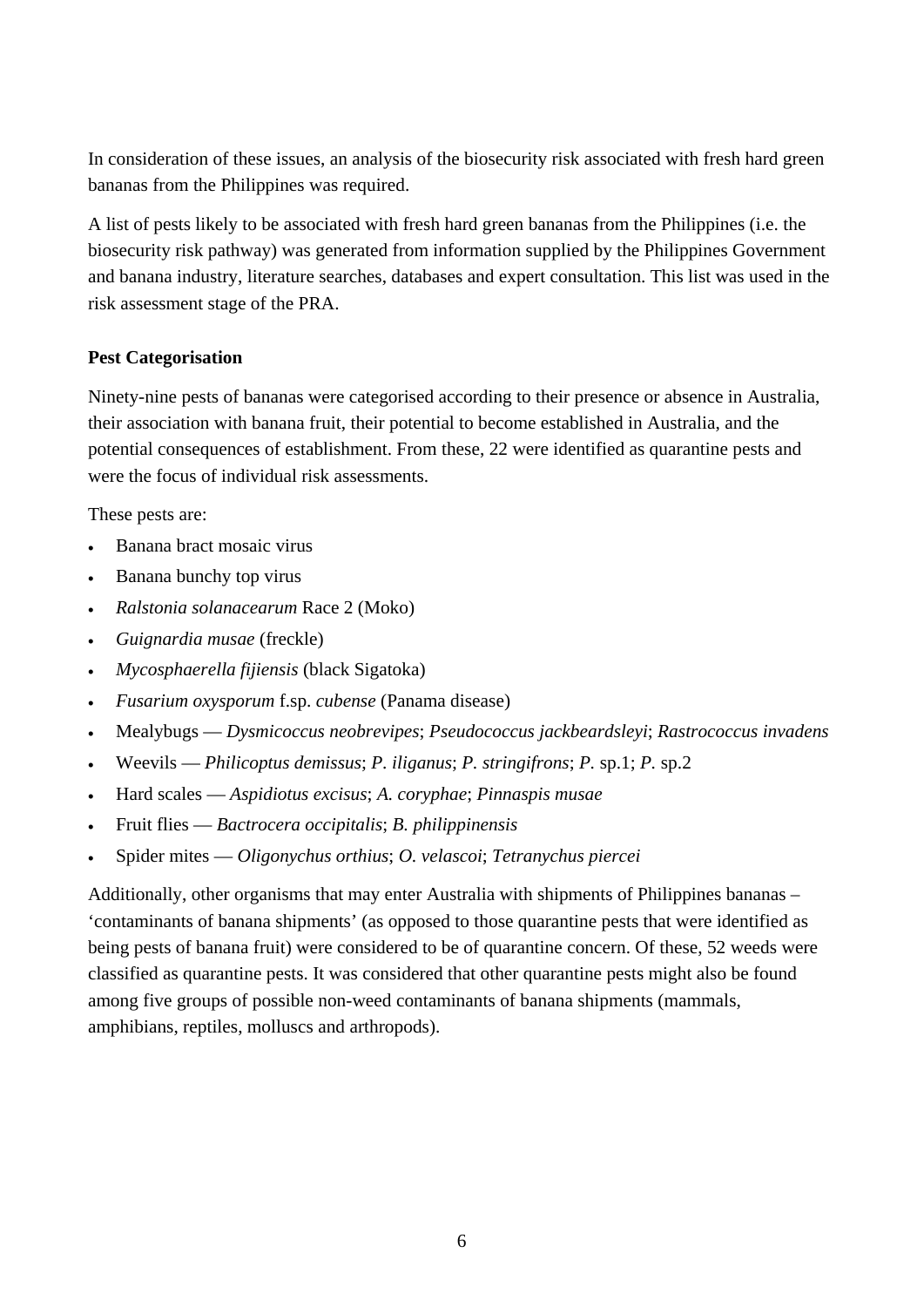## **Assessment and management of risk**

The unrestricted biosecurity risk<sup>[2](#page-6-0)</sup> was assessed by combining the estimates of the likelihoods of entry, establishment or spread of each quarantine pest or group of pests with the consequences of their entry, establishment or spread. Evaluation of consequences included harm to the environment, including impacts on native species.

In relation to **Moko**, **freckle**, and two species of **mealybugs** (*Dysmicoccus neobrevipes*; *Pseudococcus jackbeardsleyi*) the unrestricted biosecurity risk was assessed as being too high to meet Australia's ALOP. For all other pests of Philippines banana fruit, the unrestricted risk was assessed as being sufficiently low as to meet Australia's ALOP.[3](#page-6-1)

The 2002 *Draft IRA Report* assessed the unrestricted biosecurity risk of black Sigatoka as being too high to meet Australia's ALOP. However, the IRA team, on reviewing the scientific evidence, considered that the unrestricted risk associated with black Sigatoka was in fact acceptable. Black Sigatoka is a *leaf* pathogen and not a pathogen of banana *fruit*. The finding that risk management is not required for black Sigatoka is based on a detailed assessment of, among other things, the likelihood of particulate leaf trash being associated with packed fruit, the likelihood of the fungus being on these tiny pieces of trash and the likelihood that the fungus would be viable, as well as the likelihood that the fungus, if present, would be distributed to a susceptible host.

## **Summary of risk management measures**

Risk management describes the process of identifying and implementing measures to mitigate risks so as to achieve ALOP, or tolerance for loss, while ensuring that any negative effects on trade are minimised.

Various possible biosecurity measures to manage the identified risks for Moko, freckle, and mealybugs were considered, with key areas of focus being the need to reduce the risks associated with:

- symptomless infection for Moko and freckle and hence potential entry, establishment or spread of these diseases through imported fruit;
- transmission of freckle in particulate trash; and

mealybug infestation, particularly in the spaces between banana fruit.

<span id="page-6-0"></span> $2$  Unrestricted risk estimates are those derived in the absence of specific risk management measures; or using only internationally accepted baseline risk management strategies. In contrast, restricted or mitigated risk estimates are those derived when 'risk management' is applied. In the case of this *Draft IRA Report*, unrestricted risk is the risk associated with fruit produced to the standard achieved through risk management practices used in the production, processing, quality control, packing, transport and shipment of fruit from the specified areas, as described in documentation provided by the Philippines, as well as pre-export and on-arrival quarantine inspections.

<span id="page-6-1"></span> $3$  Note that fruit of all kinds entering Australia is subject to AQIS on-arrival inspection procedures. These procedures are focussed on both the commodity (packed fruit) and any packing materials that may be associated with it.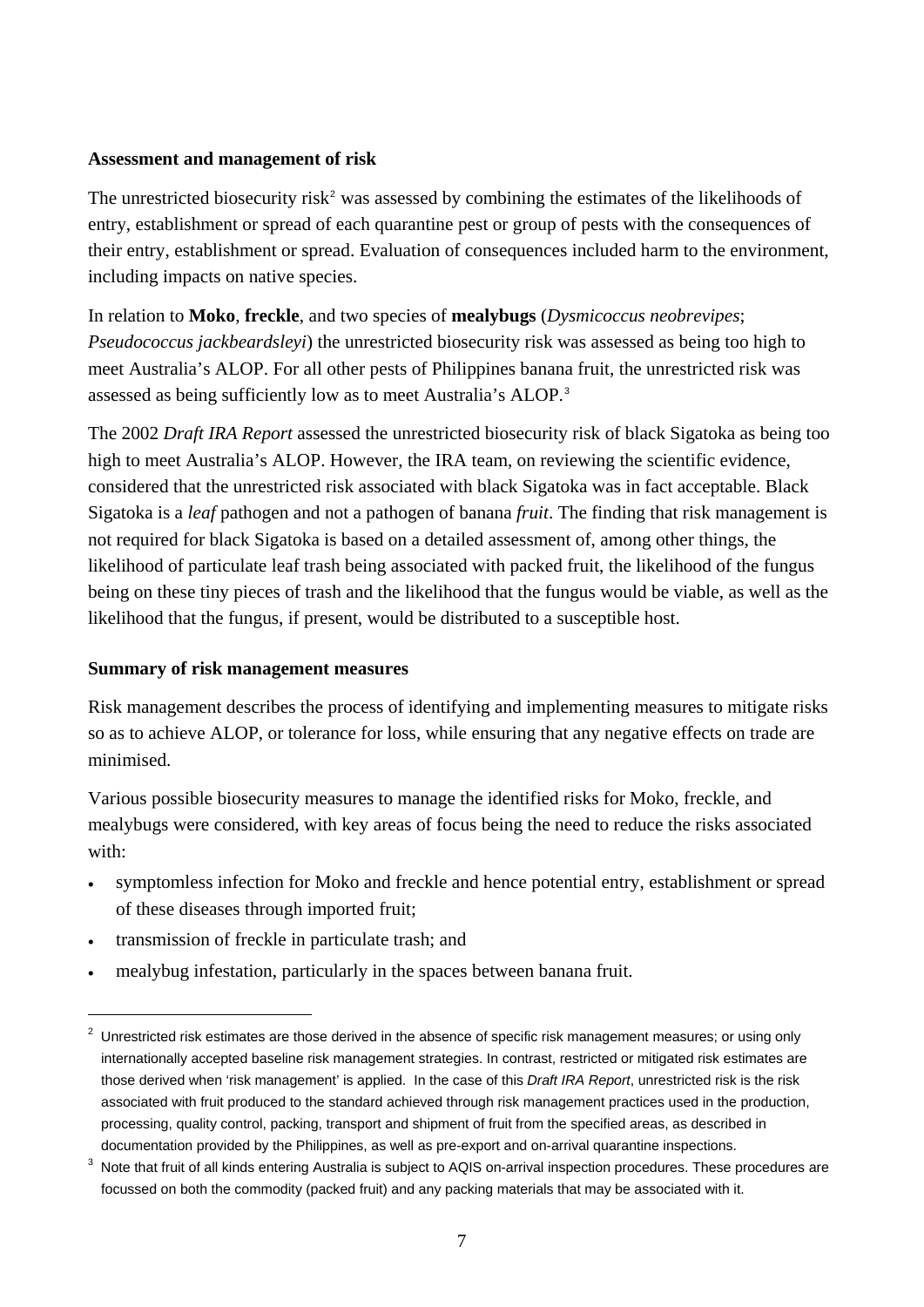#### *Moko*

Two feasible risk management measures were identified for Moko: sourcing fruit for export from areas of low pest prevalence (ALPP); and restricting the distribution of Philippines bananas in Australia.

Bananas from the Philippines could be granted access if they were sourced from an Australian approved plantation area, which can demonstrate that the prevalence of Moko is below a level deemed acceptable by Australia – an ALPP. The low pest prevalence (LPP) level for Moko in an approved ALPP would not exceed 0.005 cases (infected mats) per hectare per week, which is about 1 case per 4 hectares per year – i.e. no more than one in 6,800 infected plants per year. This LPP level would be demonstrated by weekly surveys over a minimum period of 2 years immediately preceding harvest of fruit intended for export to Australia. If the prevalence of Moko exceeded the set LPP level, the affected area would be suspended for a minimum period of 2 years.

As an alternative to sourcing fruit from LPP areas within the Philippines, Philippines banana fruit could be granted access if the port of importation and the distribution of that fruit in Australia were restricted to those parts where commercial banana production does not occur. This measure would be in addition to the risk management practices used in the production and processing, quality control, packing, transport and shipment of fruit from the specified areas in the Philippines, as described in documentation provided by Philippines Department of Agriculture and described in this *Draft IRA Report*. Restricting the distribution of Philippines bananas in Australia could be implemented by the Australian Commonwealth Government using the *Quarantine Act 1908* and its subordinate legislation.

Each of these measures would provide security sufficient to meet Australia's ALOP. The major difference between sourcing fruit for export from areas of LPP and restricting the port of importation and the distribution of Philippines bananas in Australia is likely to be in relation to the time required and the administrative complexity of providing for their implementation. The administration of the restriction on the movement of Philippines banana fruit would require additional arrangements and resources to address such issues as monitoring, auditing and noncompliance. The cost of these arrangements and resources would be borne by importers or wholesalers also necessitating the need to develop infrastructure for cost recovery.

It was considered that the time required to develop the suite of legal, administrative and operational arrangements that would be necessary to give the restricted distribution of Philippines banana fruit practical application in Australia is likely to be longer than the time required to demonstrate areas with Moko prevalence at or below the specified LPP level. On this basis, the use of ALPP was considered to be the least trade restrictive of the two risk management options and is the recommended measure.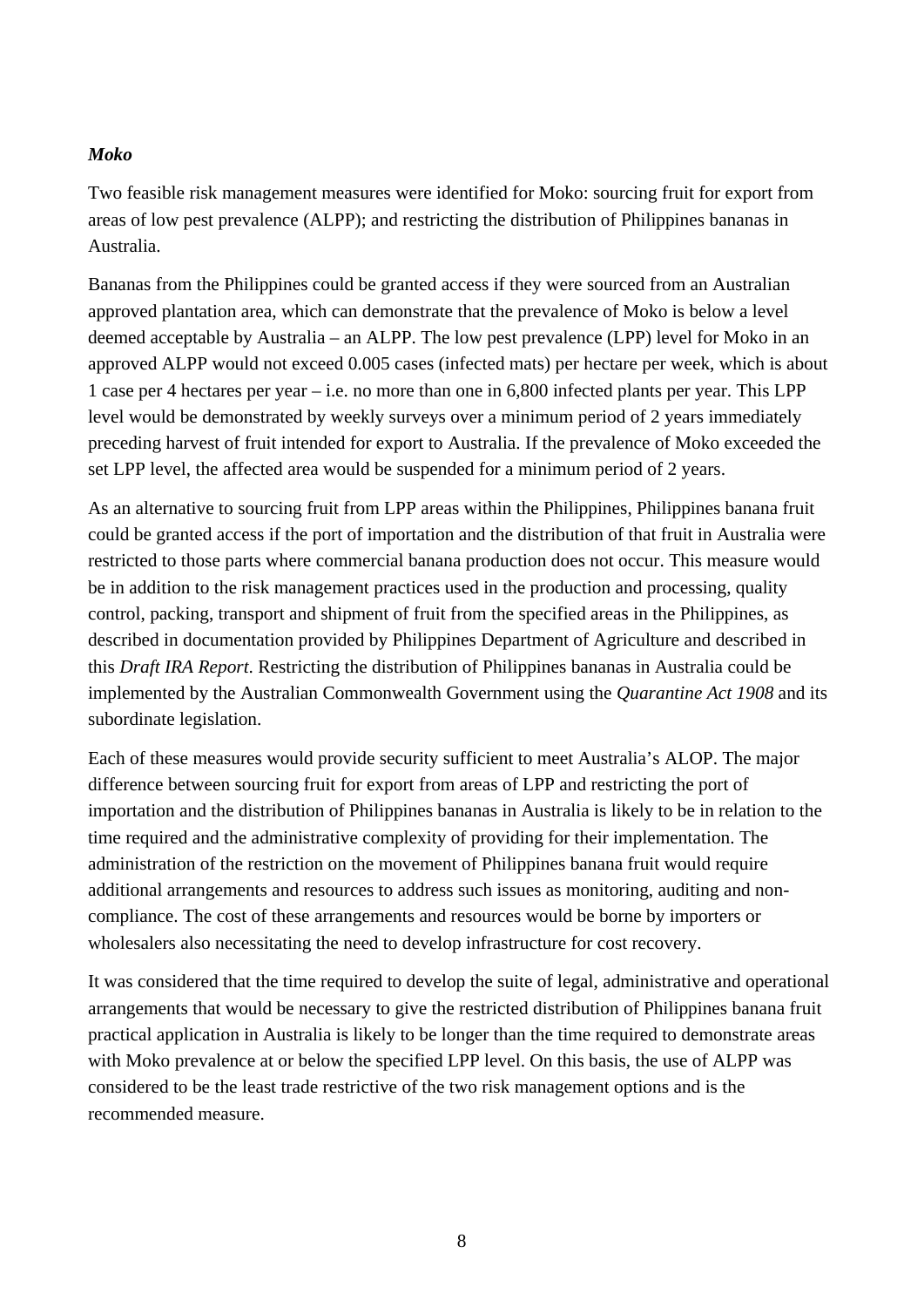### **Freckle**

Two feasible risk management measures were identified for freckle: sourcing fruit for export from areas of low pest prevalence; and restricting the distribution of Philippines bananas in Australia.

Bananas from the Philippines could be access if they were sourced from an Australian approved plantation area, which can demonstrate that the prevalence of freckle is below a level deemed acceptable by Australia – an ALPP. The low pest prevalence (LPP) level for freckle in an approved ALPP would not exceed 1 case per hectare per week – i.e. no more than one case per 1700 plants per week where a case is defined as the detection of freckle symptoms on any part of a mat from which a bunch could be harvested. This LPP would be demonstrated by weekly survey data over a minimum period of 4 weeks immediately preceding fruit harvest intended for export to Australia. If the prevalence of freckle exceeds the set level, the affected area shall be suspended for a minimum period of 4 weeks.

As an alternative to sourcing fruit from low pest prevalence areas within the Philippines, Philippines banana fruit could be granted access if the port of importation and the distribution of that fruit in Australia was restricted to those parts where commercial banana production does not occur. This measure would be in addition to the risk management practices used in the production, processing, quality control, packing, transport and shipment of fruit from the specified areas in the Philippines, as described in documentation provided by Philippines Department of Agriculture and described in this *Draft IRA Report*. Restricting the distribution of Philippines bananas in Australia could be implemented by the Commonwealth Government using the *Quarantine Act 1908* and its subordinate legislation.

Each of these measures would provide security sufficient to meet Australia's ALOP. The major difference between using ALPPs and restricting the distribution of Philippines banana fruit in Australia is likely to be in relation to the time required and the administrative complexity of providing for their implementation. The administration of the restriction on the movement of Philippines banana fruit would require additional arrangements and resources to address such issues as monitoring, auditing and non-compliance. The cost of these arrangements and resources would be borne by importers or wholesalers also necessitating the need to develop infrastructure for cost recovery.

It was considered that the time required to develop the suite of legal, administrative and operational arrangements that would be necessary to give the restricted distribution of Philippines banana fruit practical application in Australia is likely to be longer than the time required to demonstrate areas with freckle prevalence at or below the specified LPP level. On this basis, the use of ALPP was considered to be the least trade restrictive of the two risk management options and is the recommended measure.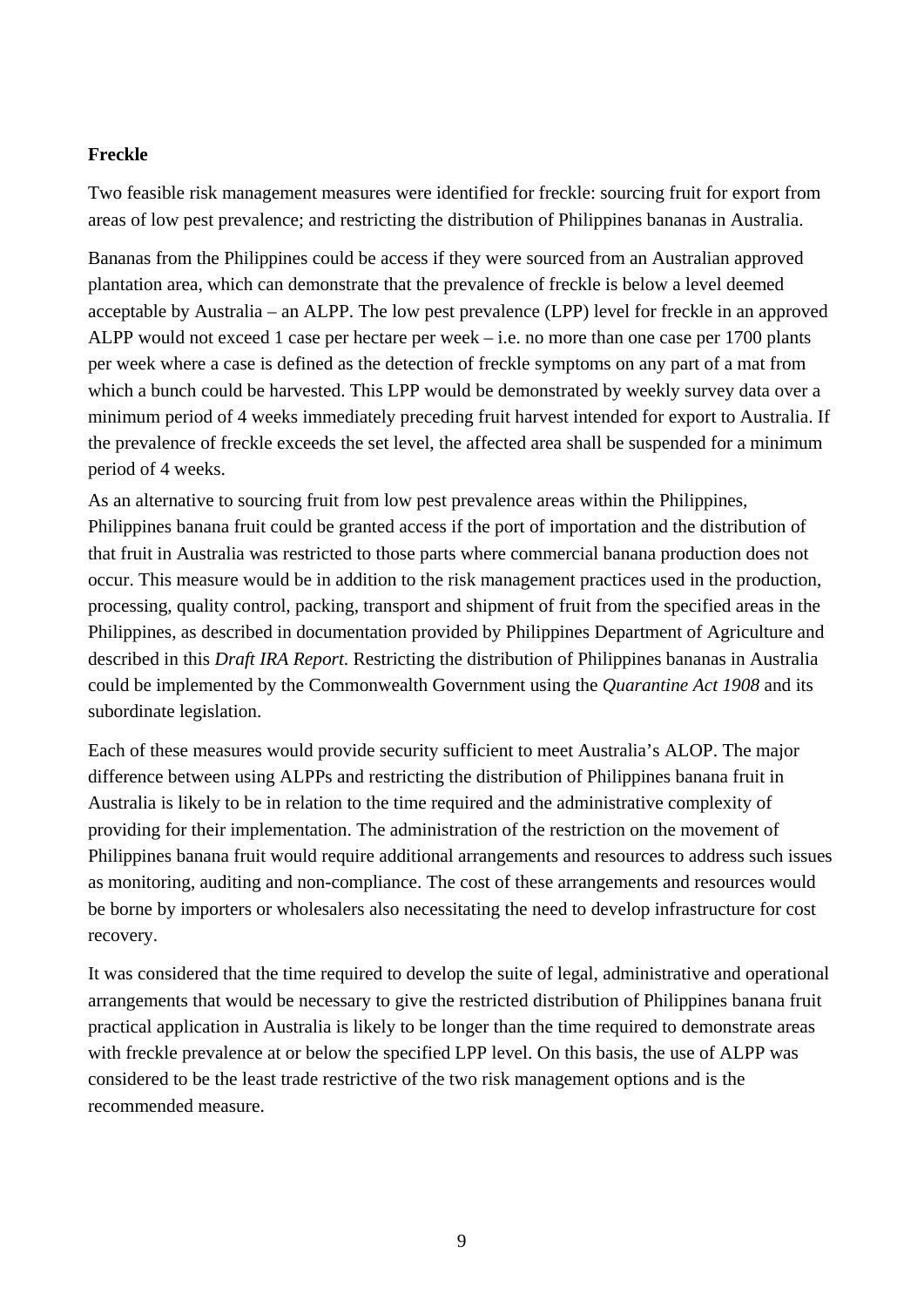## **Mealybugs**

Additional packing station measures would be required to reduce the biosecurity risk associated with the mealybugs *D. neobrevipes* and *P. jackbeardsleyi* to meet Australia's ALOP. While no individual risk management measures were identified, a combination of targeted inspection of the spaces between banana fingers by quality assurance staff and targeted sponging and brushing between banana fingers by packing station staff assigned to these duties was considered to be the least trade restrictive risk management measure combination that would bring the risk within Australia's ALOP.

## **Weeds and other contaminants of banana shipments**

Risk assessments were carried out for the 52 weeds identified as quarantine pests. Eleven weeds were identified as requiring risk management to reduce the risks of entry, establishment or spread to an acceptable level. These risks could be managed by a suite of practical measures discussed in this report, relating to the packaging materials used and to packing and transport procedures.

Because likelihood of entry, establishment or spread of non-weed contaminant organisms of banana shipments from the Philippines was considered negligible, the overall risk was not considered sufficient to require management beyond that already proposed for weeds, except that fruit, packing materials and transport vehicles must also be free from the groups of non-weed contaminants (mammals, amphibians, reptiles, molluscs and arthropods).

## **Quarantine conditions**

The *revised Draft IRA Report* outlines a set of conditions for the importation of Philippines bananas. The quarantine conditions described in the report are based on the risk assessment and risk management conclusions from this IRA. Specifically, they flow from the evaluation of risk management options. The conditions are in addition to the risk management practices used in the production, processing, quality control, packing, transport and shipment of fruit from the specified areas in the Philippines, as described in documentation provided by Philippines Department of Agriculture.

The quarantine conditions recommended for the importation of Philippines bananas deal comprehensively with the risks identified in the IRA. A rigorous though-chain systems approach, dealing with all key points in the import pathway, is applied to protect Australia's favourable plant health status and to verify the integrity of the measures applied.

Biosecurity Australia considers that the quarantine conditions i.e. the risk management measures recommended in this report are the least trade restrictive means of ensuring that Australia's ALOP would be met and are commensurate with the identified risks. Biosecurity Australia invites technical comments on their economic and practical feasibility.